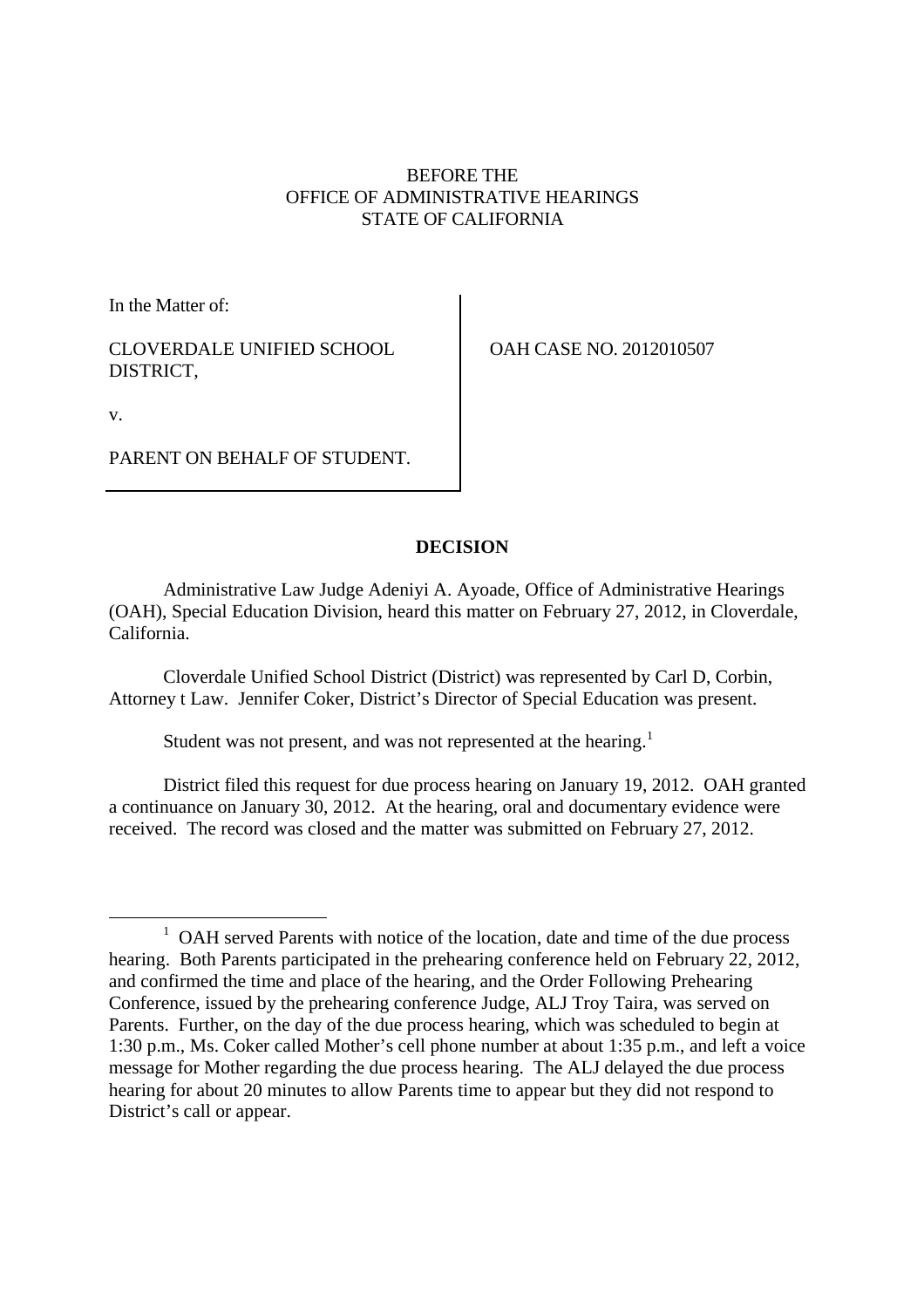### ISSUE

May District conduct a reassessment of Student in accordance with its triennial assessment plan of December 15, 2011, without parental consent?<sup>2</sup>

### FACTUAL FINDINGS

1. Student is a 12-year-old male who resides with his Mother within the geographical boundaries of District. Student first became eligible for special education and related services in May 2006 due to emotional disturbance.

2. Due to his disability, Student has received special education services, including behavior intervention services. His behaviors continue to impede his learning, education and academic performances. Based on his draft November 10, 2011 individualized education program  $(\text{IEP})^3$ , Student has deficits in emotional regulation that socials skills, and both "negatively impede" his ability to access general education curriculum. The IEP reports that Student curses "loudly" when angry, argues with peers and District's staff and refuses to follow directions. Sometimes, he is physically aggressive towards peers.

3. Pursuant to Student's last-agreed-to and currently implemented IEP dated March 24, 2010, Student currently attends Sierra School, a non-public school (NPS), due to his behavior issues, and his inability to regulate his behaviors in the public school setting. Sierra School specializes in the education of children with emotional disturbance.

#### *Reassessment of Student Eligible for Special Education*

4. Before any action is taken with respect to the initial placement of a child with special needs, a school district must conduct an assessment of the student's educational needs in all areas related to his or her suspected disability. Thereafter, special education students shall be reassessed at least once every three years, unless the parents and the district agree in writing that a reassessment is unnecessary. Reassessment may be conducted more frequently if the school district determines that conditions warrant reassessment, or if a reassessment is requested by the student's teacher or parent. A district may not reassess a student without first obtaining parental consent or an order from OAH allowing the district to reassess the student without parental consent.

5. Student's last triennial reassessment for special education was conducted in April 2009. District is required by law to conduct his next triennial IEP review (triennial IEP) in April 2012. In preparation for the upcoming April 2012 triennial IEP, District

<sup>&</sup>lt;sup>2</sup> The ALJ has restated the issue for clarity.

<sup>&</sup>lt;sup>3</sup> Parents have not consented to by IEP.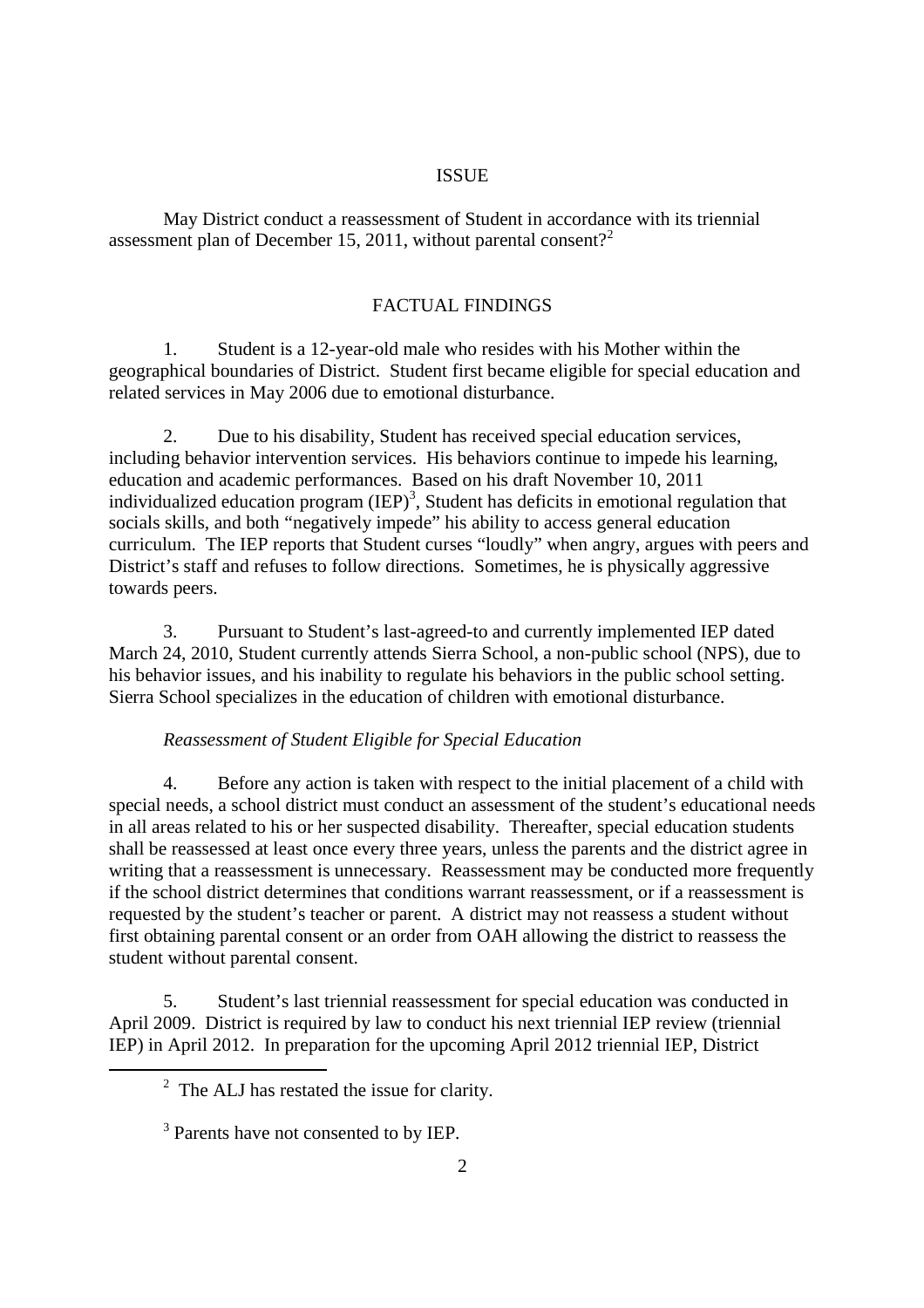developed an assessment plan dated December 15, 2011 (reassessment plan), in order to conduct the triennial reassessment of Student. Based on the reassessment plan, District would reassess Student in the areas of academic achievement, intellectual development, occupational therapy (OT) - motor development, and social/emotional skills. The reassessment would also include Student's interview, and his observation the school environment.

6. Based on the reassessment plan, and the testimonies of District witnesses, Student's NPS's school teacher would conduct his academic achievement tests, while the intellectual development tests would be administered by District's school psychologist, Ms. Gail L. Austin.<sup>4</sup> Sarah Field, a California-state-licensed OT specialist, would conduct the OT assessment.<sup>5</sup> Both the NPS staff and Ms. Austin would perform the social/emotional skills assessments of Student. The interview and observation of Student would be done by both District's assessors and the NSP staff. The record established that the assessors were appropriately credentialed in their respective areas of assessment and were appropriately qualified to conduct an assessment of Student.

7. Ms. Coker sent the reassessment plan to Parents, at their respective addresses,<sup>6</sup> together with a prior written notice (PWN) on December 15, 2011. The reassessment plan

<sup>5</sup> Ms. Field works for Redwood Pediatric Therapy Associates, Inc., the non-public agency contracted by District to provide OT services to Student.

<sup>&</sup>lt;sup>4</sup> Ms. Austin is a experienced and knowledgeable licensed school psychologist. She has substantial experience as a school psychologist, the position she has held for about 23 years. She received her bachelor's degree in psychology from San Francisco State University in June 1974, and a master's degree in psychology in January 1979. She has held the state-required pupil personnel services credential for school psychologists since 1977. She has served as the District's school psychologist since 2000. Previously, she worked as a school psychologist for the Napa Valley Unified School from 1976 through 1988. Between 1988 and 2000, she was a full time parent and was not in gainful employment. She has experience conducting psycho-educational assessments, developing educational programs for special needs students, while collaborating and supporting other providers, teachers and parents, both at IEP team meetings and during the implementation and monitoring stages of students' IEP's. She has conducted over 1300 psychoeducational assessments, including social/emotional, cognitive, intellectual and behavioral evaluations, among others. She has participated in several services and intervention meetings, and attended over 1500 IEP team meetings. She has experience providing crisis and supportive interventions to special needs students and their parents. District offered Ms. Austin as an expert and she was accepted as one, in the area of psychoeducational evaluations of special needs students, the scope of such evaluations, the development of educational programs to address psychoeducational needs, and placements for special needs students.

<sup>&</sup>lt;sup>6</sup> Parents no longer live together, and even though Student lives with Mother, both Parents are believed to retain rights to make decisions about Student's education.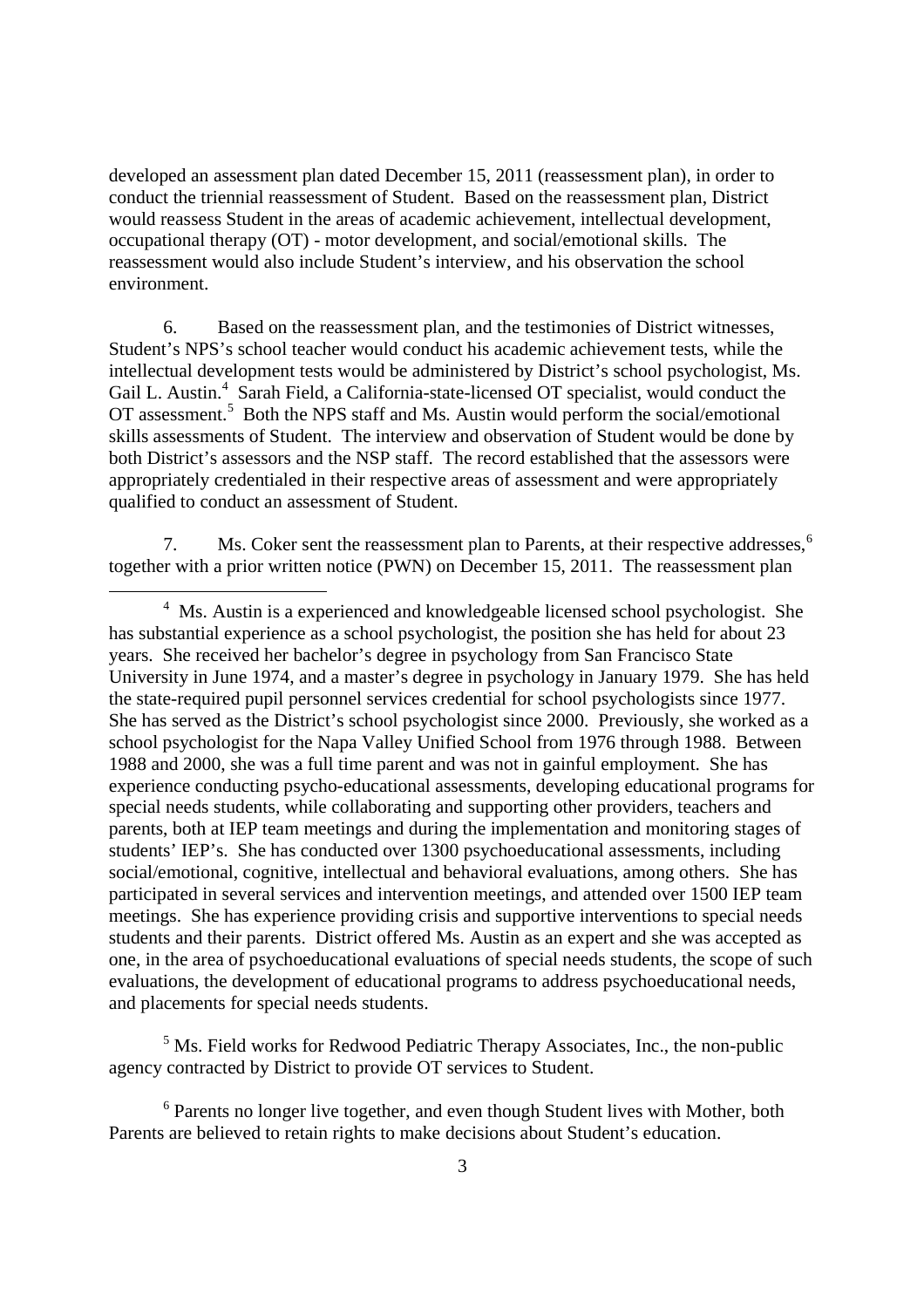and the PWN were sent to Parents by certified mail. The evidence showed that the mailed documents were received at Mother's home on December 16, 2011. Ms. Coker followed up with Parents on December 21, 2011, through email, when she forwarded a copy of the PWN to both Parents.

8. The PWN contained information regarding Student's education program and services, and procedural safeguards required to be provided to Parents. The PWN advised Parents that Student's triennial assessment is due by April 1, 2012, and that District would like to reassess Student in all areas related to his suspected disability, as described in the enclosed reassessment plan, as part of the triennial review. Parents were provided Ms. Coker's telephone number should they have any questions, and were further advised to "immediately sign and return" the reassessment plan so District may begin the reassessment of Student. To date, Parents have not consented to the reassessment plan.

9. Because Parents were not present at the due process hearing, and Student was not otherwise represented, it is not known why Parents are withholding their consent for the proposed reassessment. Nonetheless, District established that the requested reassessment of Student is essential to its ability to continue to provide Student meaningful educational benefits through its programs.

10. Ms. Coker and Ms. Austin testified credibly and corroboratively that, in addition to the fact that the triennial reassessment is required by law, conditions warrant reassessment of Student. Ms. Austin is familiar with the Student, and has a good understanding of his disability and unique educational needs. Ms. Austin first met Student around March 2009, when she first observed and assessed him for the last triennial reassessment. As part of her March 2009 triennial reassessment and review of Student, Ms. Austin assessed Student in the areas of academic achievement and social/emotional skills, among others. In the last three years, she has attended at least nine IEP team meetings involving Student.

11. Student's principal area of challenge is his social/emotional responses, which continue to impact Student's academic performance and achievement. Ms. Austin and Ms. Coker collaborated in developing the reassessment plan. Both believe that District requires updated information in the areas of academic achievement, intellectual development, motor development, and social/emotional skills, as identified in the December 15, 2011 reassessment plan, in order to continue to provide Student with a free appropriate public education (FAPE). Student's last triennial assessment included all of these areas, and thus reassessment is needed, Ms. Austin explained.

12. Ms. Austin explained that an assessment of Student's intellectual development is useful as it would enable District to evaluate the impact of Student's social/emotional issues on his cognitive reasoning and learning abilities. Further, she explained that the OT (motor development) reassessment is included in order for District to evaluate Student's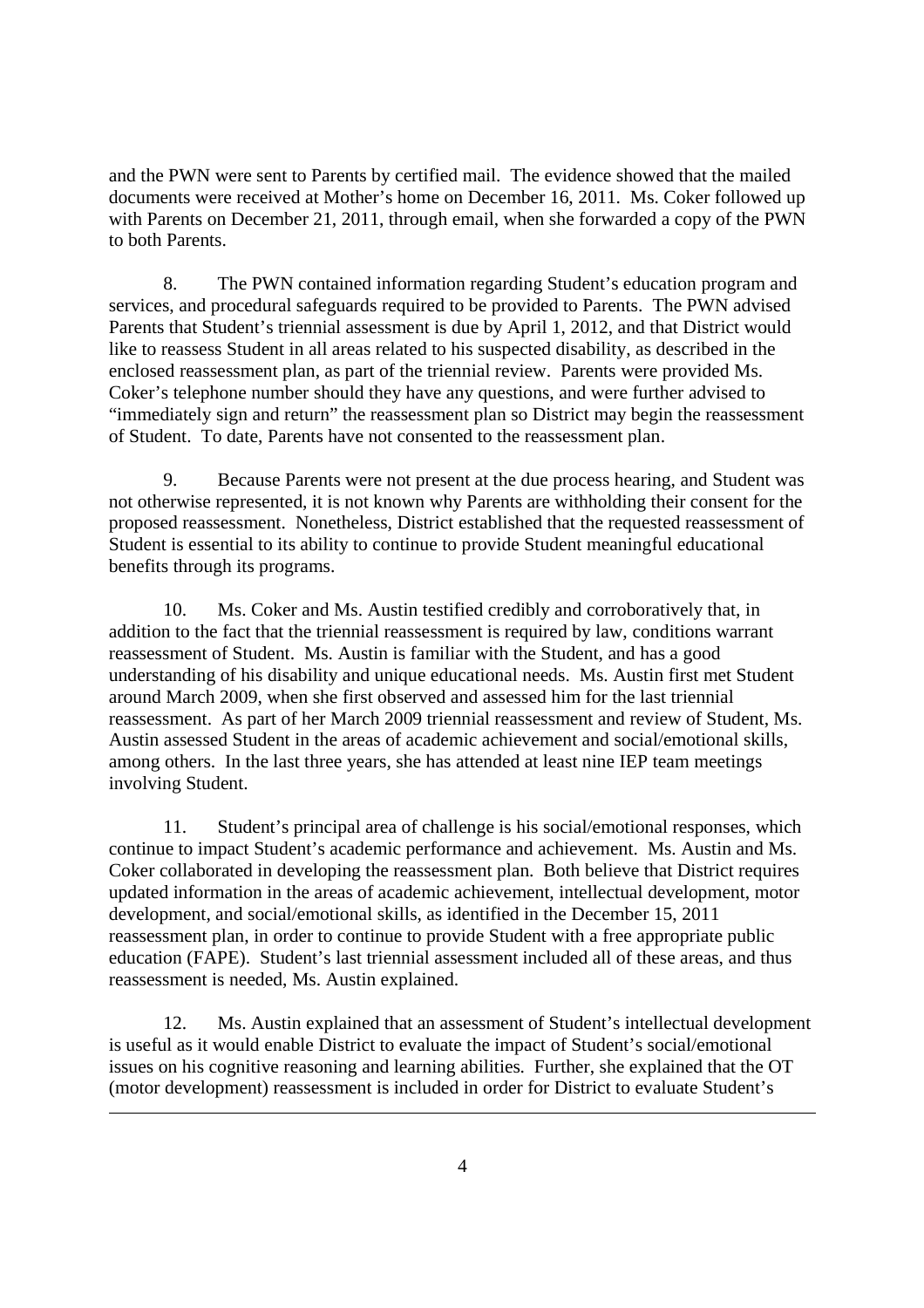continuing eligibility for OT services. This is because Ms. Field had suggested, in her OT Progress note dated October 21, 2011, that Student may no longer require OT services in order to continue to receive a FAPE.<sup>7</sup> Ms. Austin explained that before the IEP team could reduce and/or terminate Student's special education OT services, a comprehensive OT assessment of Student's OT is required.

13. Both Ms. Austin and Ms. Coker persuasively testified that because it has been about three years since Student received a comprehensive reassessment in the identified areas of needs and concerns, new and updated information about Student is required in order to understand his current strengths, challenges and continuing unique educational needs. Both explained that in order to develop an appropriate IEP for Student, updated information regarding Student's present levels of performance (PLOP's) and education needs must be obtained. Thus, District was persuasive that reassessment in all proposed areas is essential to the provision of FAPE to Student.

14. According to District's witnesses, the reassessment would shed needed light on the changes that may have occurred in Student and his unique needs since the last triennial reassessment that was completed in April 2009. Both Ms. Austin and Ms. Coker established that without obtaining updated, relevant and accurate baseline information about Student's PLOP's and his unique educational needs through the proposed reassessment, it would be difficult to develop an appropriate triennial IEP that would offer Student a FAPE. The witnesses were found credible, and their testimony is persuasive.

15. Overall, the evidence established that District prepared a written reassessment plan that meets the requirements of the Education Code.<sup>8</sup> Pursuant to the plan and PWN sent to Parents, District advised Parents that the reassessment results would be reviewed by the IEP team meeting once completed. Further, as required by law, Parents were advised that no special educations services would be provided to Student without their consent. The reassessment plan, together with the other communication, was written in English language (the native language of Parents), and were in the form that is easy to understand by the general public. Through the reassessment plan, the Parents were informed of the specific areas that District would assess. The information regarding the proposed assessment/reassessment was clear and specific.

 $<sup>7</sup>$  Ms. Field noted in the OT progress report that Student was initially referred for OT</sup> services due to limited written output and poor focus on schoolwork, among others. Now, Ms. Field explained that based on her limited observation of Student, and discussion with Student's teacher, Student appears to be doing well. His writing was organized and legible. His grasp was functional. When observed, Student was using a mechanical pencil with no lead breakage.

<sup>8</sup> See Education Code sections 56321, subdivision (a) and (b), and 56329, subdivision  $(a)$   $(1)$ .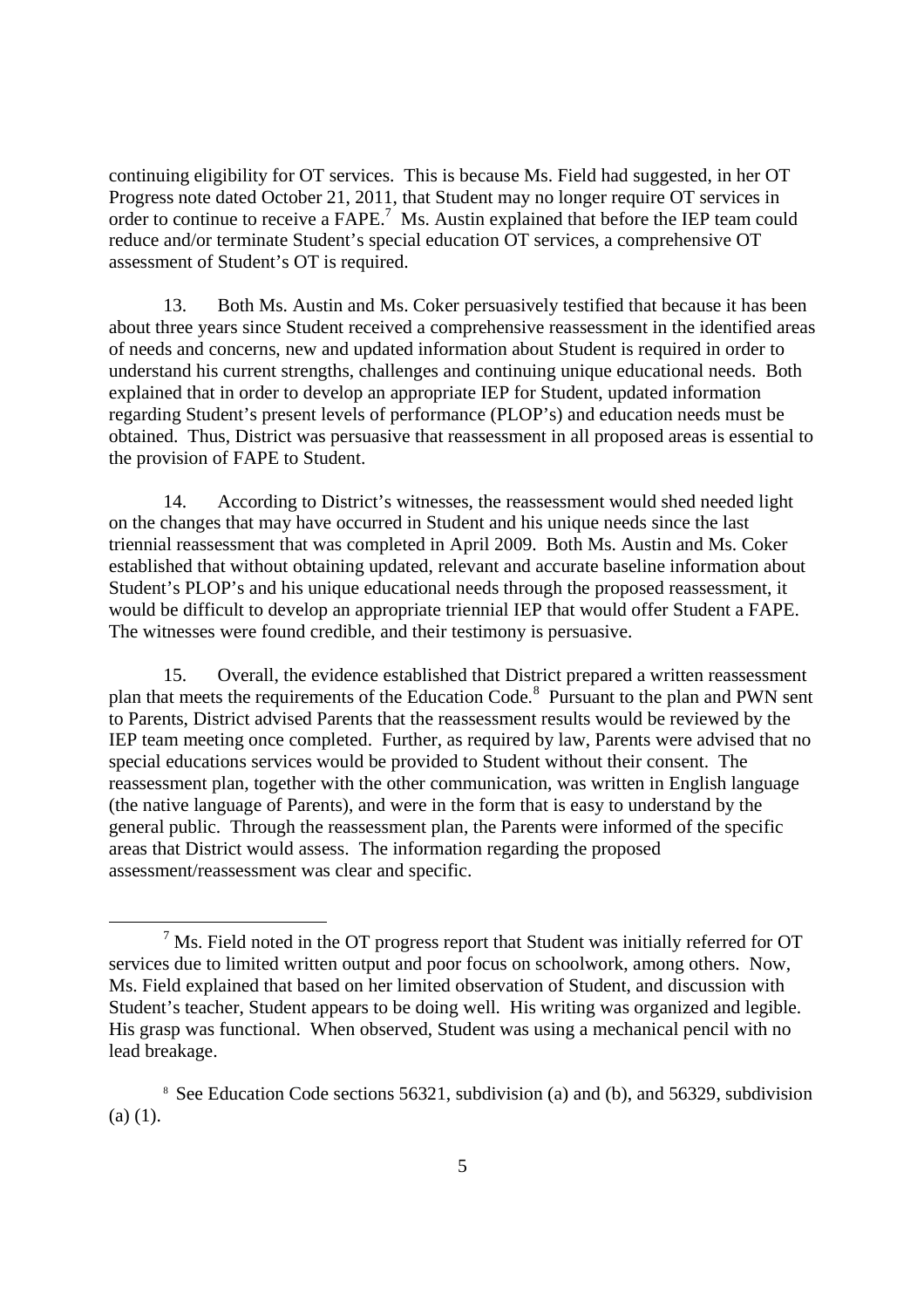## LEGAL CONCLUSIONS

1. District, as the party requesting relief, has the burden of proof in this proceeding. (*Schaffer v. Weast* (2005) 546 U.S. 49 [126 S.Ct. 528].)

2. Under the Individuals with Disabilities Education Act (IDEA) and California law, students with disabilities have the right to a FAPE. (20 U.S.C. § 1400(d)(1)(A); Cal. Ed. Code § 56000.)

3. Reassessment of a student eligible for special education must be conducted at least every three years, or more frequently if the local educational agency determines that conditions warrant reassessment, or if a reassessment is requested by the student's teacher or parent. (20 U.S.C. § 1414(a)(2)(A); Ed. Code § 56381(a)(1), (2).) The student must be assessed in all areas related to his or her suspected disability, and no single procedure may be used as the sole criterion for determining whether the student has a disability or determining an appropriate educational program for the student. (20 U.S.C. § 1414(b)(2); 34 C.F.R. §  $300.304(b)(2006)$ ;  $^9$  Ed. Code, § 56320, subds. (e), (f).) Assessments must be conducted by individuals who are both "knowledgeable of [the student's] disability" and "competent to perform the assessment, as determined by the school district, county office, or special education local plan area." (20 U.S.C. § 1414(b)(3)(A)(iv); Ed. Code, §§ 56320, subd. (g); 56322.)

4. A reassessment requires parental consent. (20 U.S.C. § 1414(c)(3); Ed. Code § 56321(c).) To obtain consent, a school district must develop and propose to the parents a reassessment plan. (20 U.S.C. § 1414(b)(1); Ed. Code § 56321(a). If the parents do not consent to the plan, the district can conduct the reassessment only by showing at a due process hearing that it needs to reassess the student and is lawfully entitled to do so. (20 U.S.C. § 1415(b)(6)(A); 34 C.F.R. § 300.505(b)(1999); Ed. Code §§ 56321(c), 56501(a)(3), 56506(e).) Accordingly, to proceed with a reassessment over a parent's objection, a school district must demonstrate at a due process hearing: (1) that the parent has been provided an appropriate written reassessment plan to which the parent has not consented, and (2) that the student's triennial reassessment is due, that conditions warrant reassessment, or that the student's parent or teacher has requested reassessment.

5. A parent who wishes that his or her child receive special education services must allow reassessment if conditions warrant it. In *Gregory K. v. Longview School Dist.* (9th Cir. 1987) 811 F.2d 1307, 1315, the court stated that "if the parents want [their child] to receive special education under the Act, they are obliged to permit such testing." (See, e.g., *Patricia P. v. Board of Educ. of Oak Park and River Forest High School Dist. No. 200* (7th Cir. 2000) 203 F.3d 462, 468; see also, *Johnson v. Duneland School Corp.* (7th Cir. 1996) 92 F.3d 554, 557-58.) In *Andress v. Cleveland Independent. School Dist.* (5th Cir. 1995) 64

 $9$  All subsequent references to the Code of Federal Regulations are to the 2006 version.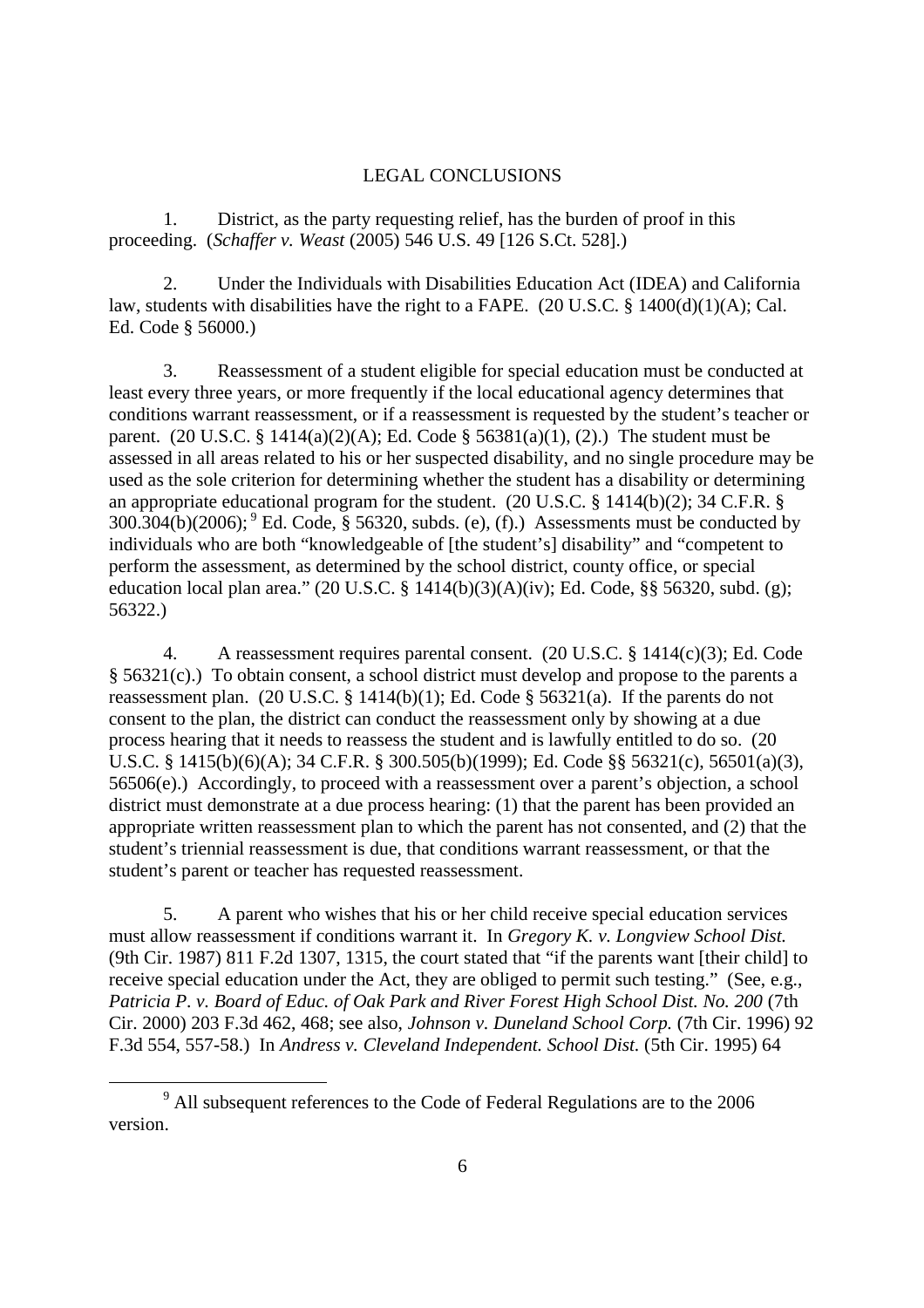F.3d 176, 178, the court concluded that "a parent who desires for her child to receive special education must allow the school district to evaluate the child ... [T]here is no exception to this rule."

## *May District Conduct a Reassessment of Student in Accordance with its Triennial Assessment Plan of December 15, 2011, Without Parental Consent?*

6. As determined in Factual Findings 4 through 10, and Legal Conclusions 3 through 5, District's December 15, 2011 written reassessment plan sent to the parents comports with the law regarding the reassessment of special needs students. The plan included pertinent information regarding the proposed reassessment and parental rights. The plan was written in the English language, in specific terms and an easily understandable form. The evidence established that plan's proposed assessors, including District's school psychologist - Ms. Austin, Ms. Field - the OT specialist, and other credentialed NPS teachers of Student, are qualified assessors and specialists, who may administer the various assessment tools that were identified in the reassessment plan.

7. Parents were adequately informed of the fact that once completed the reassessment result would be reviewed by the IEP team meeting including Parents, and that no special education services would be provided to Student until Parents have agreed that Student should receive such services. The information regarding the proposed assessment/reassessment was adequate, clear and specific. There was no evidence that Parents contacted District with any questions or otherwise communicated any concerns about the proposed assessments. In addition, the evidence established that District's PWN to Parents also complied with the law and contained sufficient information.

8. As determined in Factual Findings 11 through 15, District cannot fully measure Student's present levels of functional performance, or exit him from any specific special education service without reassessing him. The evidence established that the information sought in District's proposed reassessment would enable District to obtain relevant information about Student's needs and present levels of functional performance in all areas requested. The information would further enable District to develop appropriate baselines and goals, offer appropriate services and supports, and enable District to ultimately develop an appropriate educational program that offers a FAPE to Student.

#### *Discontinuing Student's Special Education OT Services*

9. Before determining that a student is no longer eligible for a specified special education service, a school district shall reassess a student in that area. (20 U.S.C. § 1414(c)(5)(A); 34 C.F.R. § 300.305(e)(1)(2006); Ed. Code, § 56381, subd. (h).)

10. As determined in Factual Finding 13 above, District seeks an OT reassessment in order to determine whether Student continues to require special education services in the area of OT. Pursuant to Legal Conclusions 9 above, because District is required to reassess Student before determining that Student is no longer eligible for OT services, District may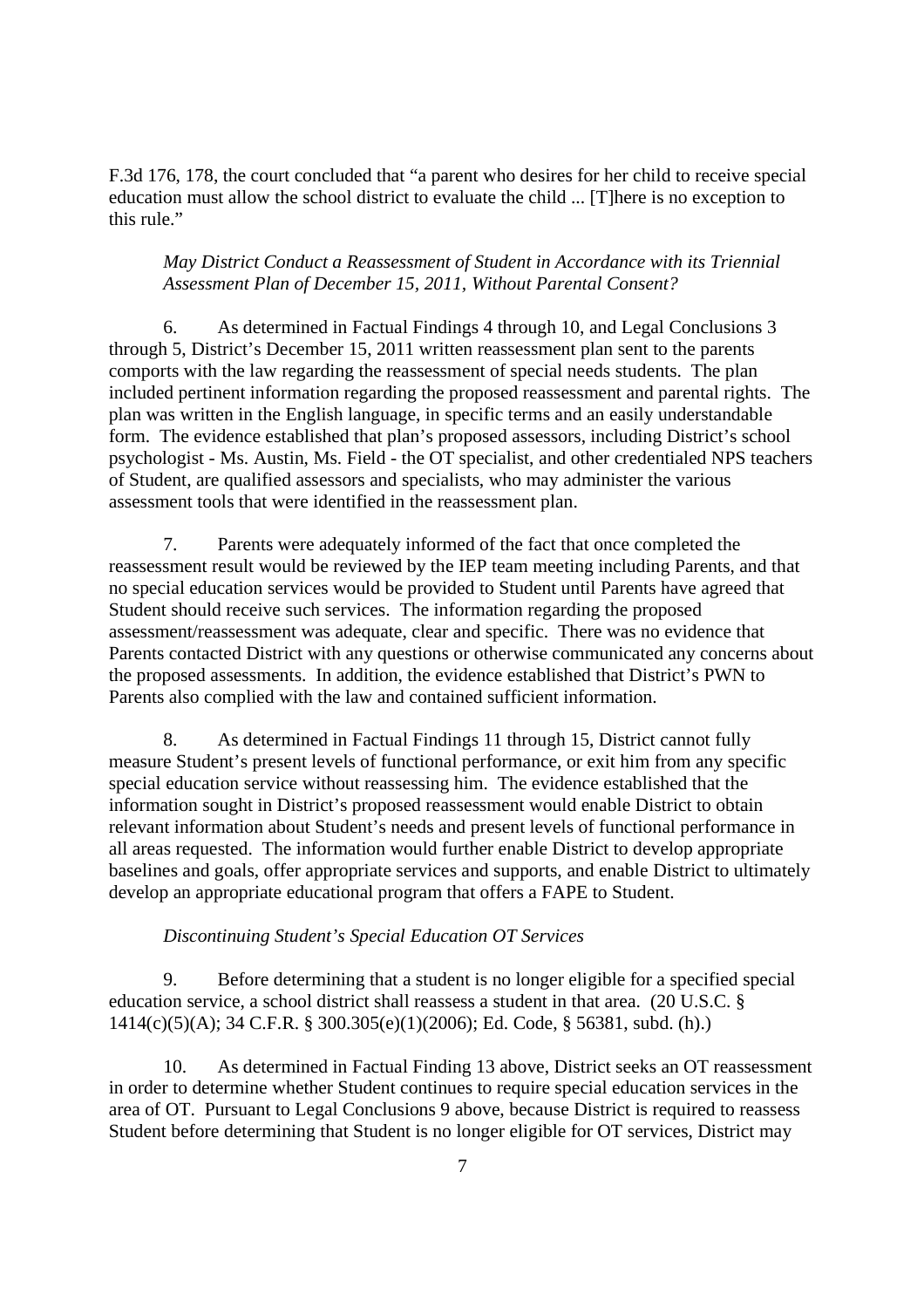not stop Student's special education OT services until a reassessment of his OT needs has been completed, and an IEP team meeting held to review the results. Thus, while Ms. Field suggested in her OT progress report dated October 21, 2011, that Student may no longer need OT services in order to receive educational benefit, Student's IEP team members may not legally act on discontinuing Student's OT services until Student's OT needs have been reassessed. A decision to discontinue a particular special education services must be based on, and supported by, the reassessment results. Therefore, District established that an OT reassessment of Student is required, and that it is entitled to reassess Student's special education OT needs. As a result of that assessment, the IEP team, including Parents, may determine whether Student still requires OT services to progress in school.

11. Overall, according to Factual Findings 1 through 15, and Legal Conclusions 1 through 10, the evidence supports a finding that District is entitled to conduct a reassessment of Student in all areas proposed in the December 2011 plan. District may proceed to conduct the reassessment sought in this hearing without parental consent.

#### ORDER

- 1. District is entitled to reassess Student in accordance with its December 15, 2011 reassessment plan.
- 2. District shall notify Parents in writing of the date(s) and place(s) of the reassessment of Student at least fifteen calendar days before the reassessment begins.
- 3. If Student wishes to receive special education benefits at public expense, Parents shall make Student reasonably available for the reassessment.

#### PREVAILING PARTY

Education Code section 56507, subdivision (d), requires that the hearing decision indicate the extent to which each party has prevailed on each issue heard and decided. District prevailed on the sole issue heard and decided.